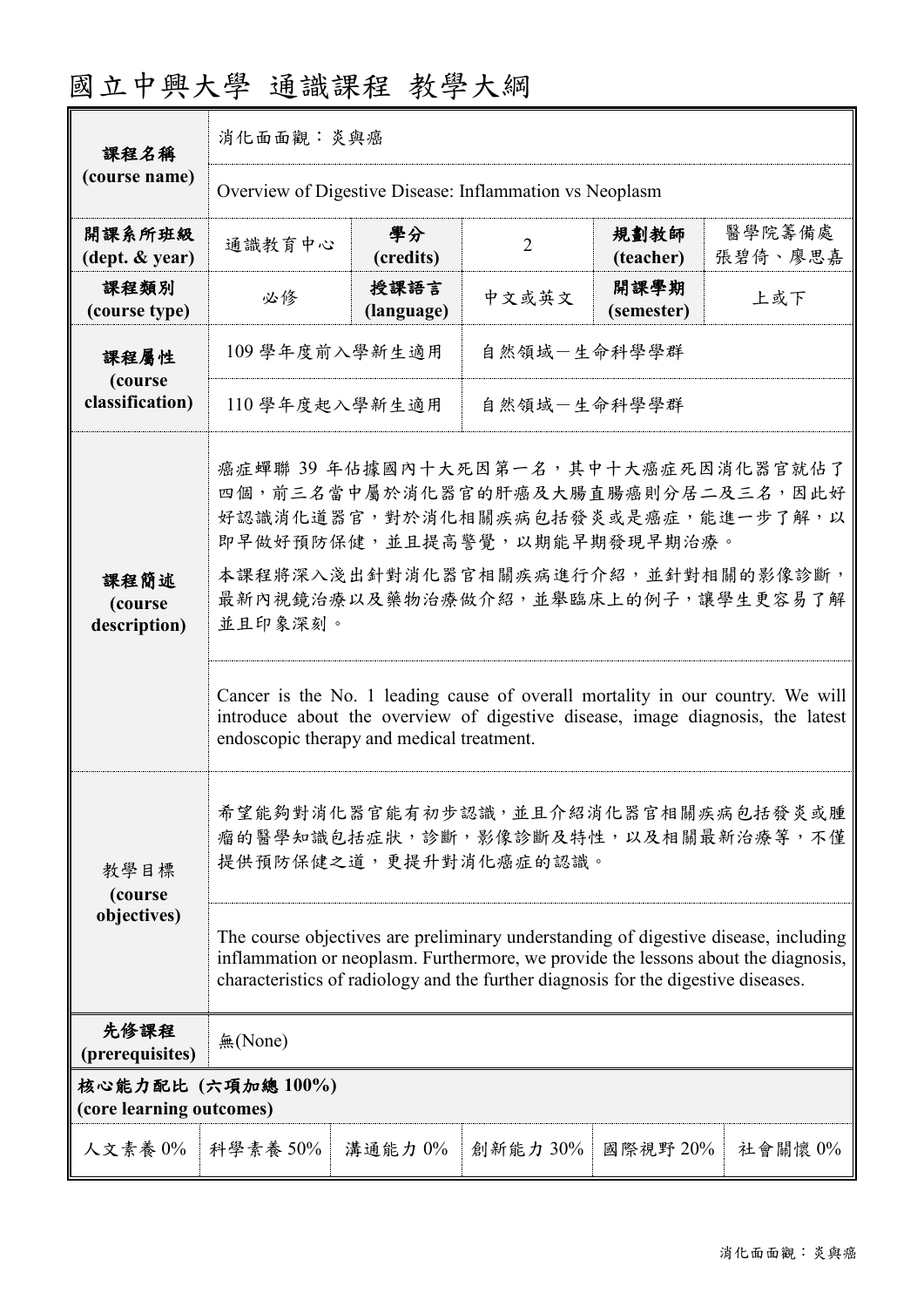| 教學方法 (teaching methods)                                                                           | 學習評量方式 (evaluation)                    |
|---------------------------------------------------------------------------------------------------|----------------------------------------|
| 講授 Lecture<br>課堂討論 student participation<br>影音多媒體教學 video presentation like film<br>appreciation. | 期中及期末報告 50%<br>課堂參與討論及發問 20%<br>出席 30% |

### 授課內容(單元名稱與內容、習作 **/** 考試進度、備註)

**(course content and homework / tests schedule)**

| 第1週  | 健康概論                         |
|------|------------------------------|
| 第2週  | 「累到要爆肝啦!」呵護「小心肝」             |
| 第3週  | 「肝安餒?」從影像談肝癌                 |
| 第4週  | 「肝包油」每2人竟就有1人脂肪肝             |
| 第5週  | 「賈伯斯病」,胰臟的神經內分泌腫瘤            |
| 第6週  | 「呼搭啦」小心胰臟炎                   |
| 第7週  | 「我有透視眼」影像告訴我們的事              |
| 第8週  | 「膽子好大」談急性膽囊炎                 |
| 第9週  | 期中考週                         |
| 第10週 | 好喝的「午後紅茶」竟是檢驗胰臟癌新秘方          |
| 第11週 | 「你有口臭嗎」 談胃食道逆流               |
| 第12週 | 「胰神疑鬼」漫談胰臟癌                  |
| 第13週 | 「食不下嚥」談食道癌                   |
| 第14週 | <sup>1</sup> 細菌也能得諾貝爾獎   談胃癌 |
| 第15週 | 現任癌王   談大腸癌預防保健之道            |
| 第16週 | 「肚子好痛!」如何能分辨是否為恐怖疾病?         |
| 第17週 | 「不再聞癌變色!」                    |
| 第18週 | 期末考週                         |

## 教科書與參考書目(書名、作者、書局、代理商、說明)

**(textbook & other references)**

- 1. CT 判讀隨身手冊
- 2. 放射線學快速上手-臨床案例判讀解[析](https://www.leaderbook.com.tw/book.php?cat=28&id=12097)
- 3. Sleisenger and Fordtran's Gastrointestinal and Liver Disease  $11<sup>th</sup>$  edition
- 4. Endosonography 4th Edition

# 課程教材(教師個人網址請列在本校內之網址)

**(teaching aids & teacher's website)**

另行公告